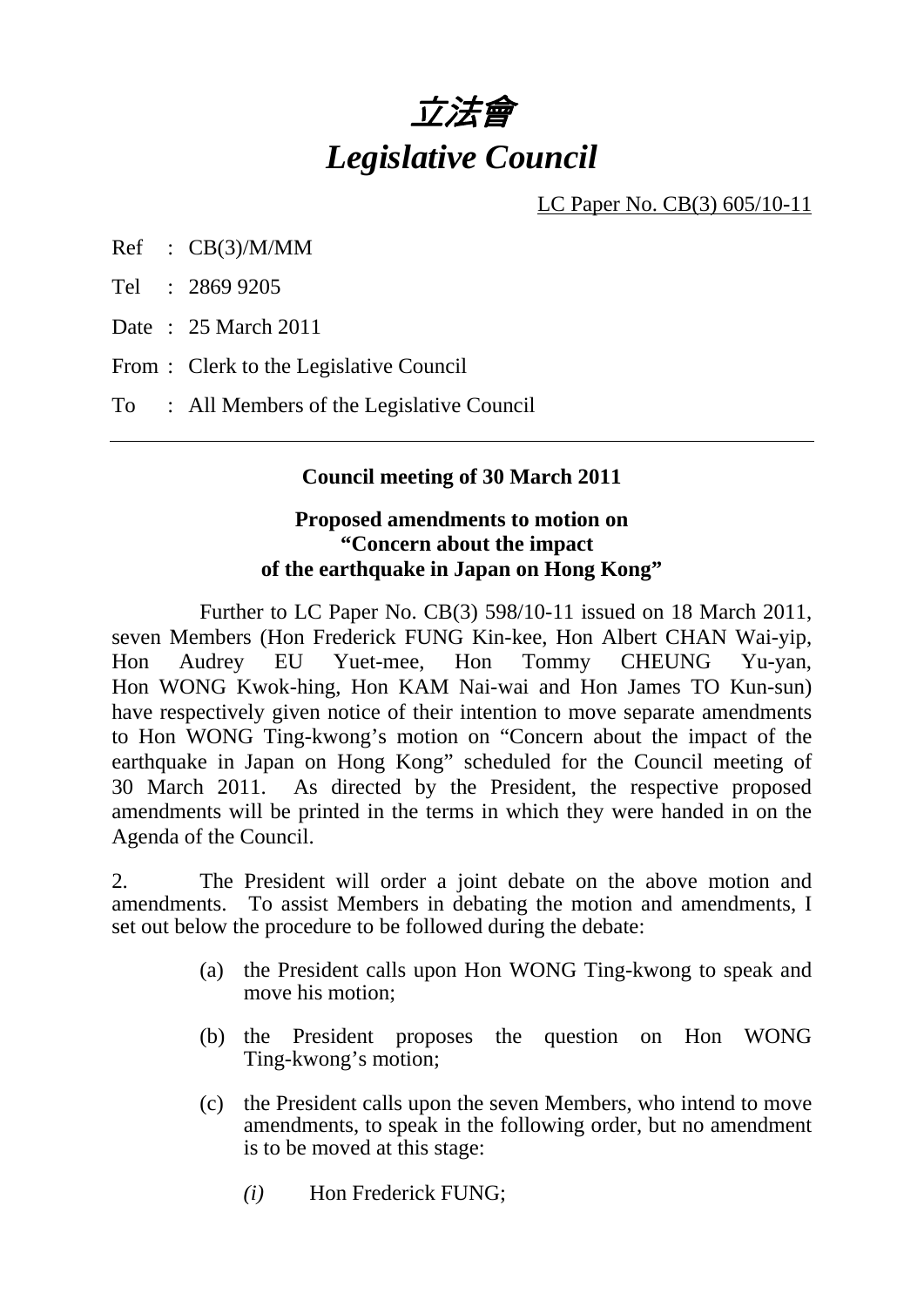- *(ii)* Hon Albert CHAN;
- *(iii)* Hon Audrey EU;
- *(iv)* Hon Tommy CHEUNG;
- *(v)* Hon WONG Kwok-hing;
- *(vi)* Hon KAM Nai-wai; and
- *(vii)* Hon James TO;
- (d) the President calls upon the designated public officer(s) to speak;
- (e) the President invites other Members to speak;
- (f) the President gives leave to Hon WONG Ting-kwong to speak for the second time on the amendments;
- (g) the President calls upon the designated public officer(s) again to speak;
- (h) in accordance with Rule 34(5) of the Rules of Procedure, the President has decided that he will call upon the seven Members to move their respective amendments in the order set out in paragraph (c) above. The President invites Hon Frederick FUNG to move his amendment to the motion, and forthwith proposes and puts to vote the question on Hon Frederick FUNG's amendment;
- (i) after Hon Frederick FUNG's amendment has been voted upon, the President deals with the other six amendments; and
- (j) after all amendments have been dealt with, the President calls upon Hon WONG Ting-kwong to reply. Thereafter, the President puts to vote the question on Hon WONG Ting-kwong's motion, or his motion as amended, as the case may be.

3. For Members' ease of reference, the terms of the original motion and of the motion, if amended, are set out in the **Appendix**.

> ( Mrs Justina LAM ) for Clerk to the Legislative Council

Encl.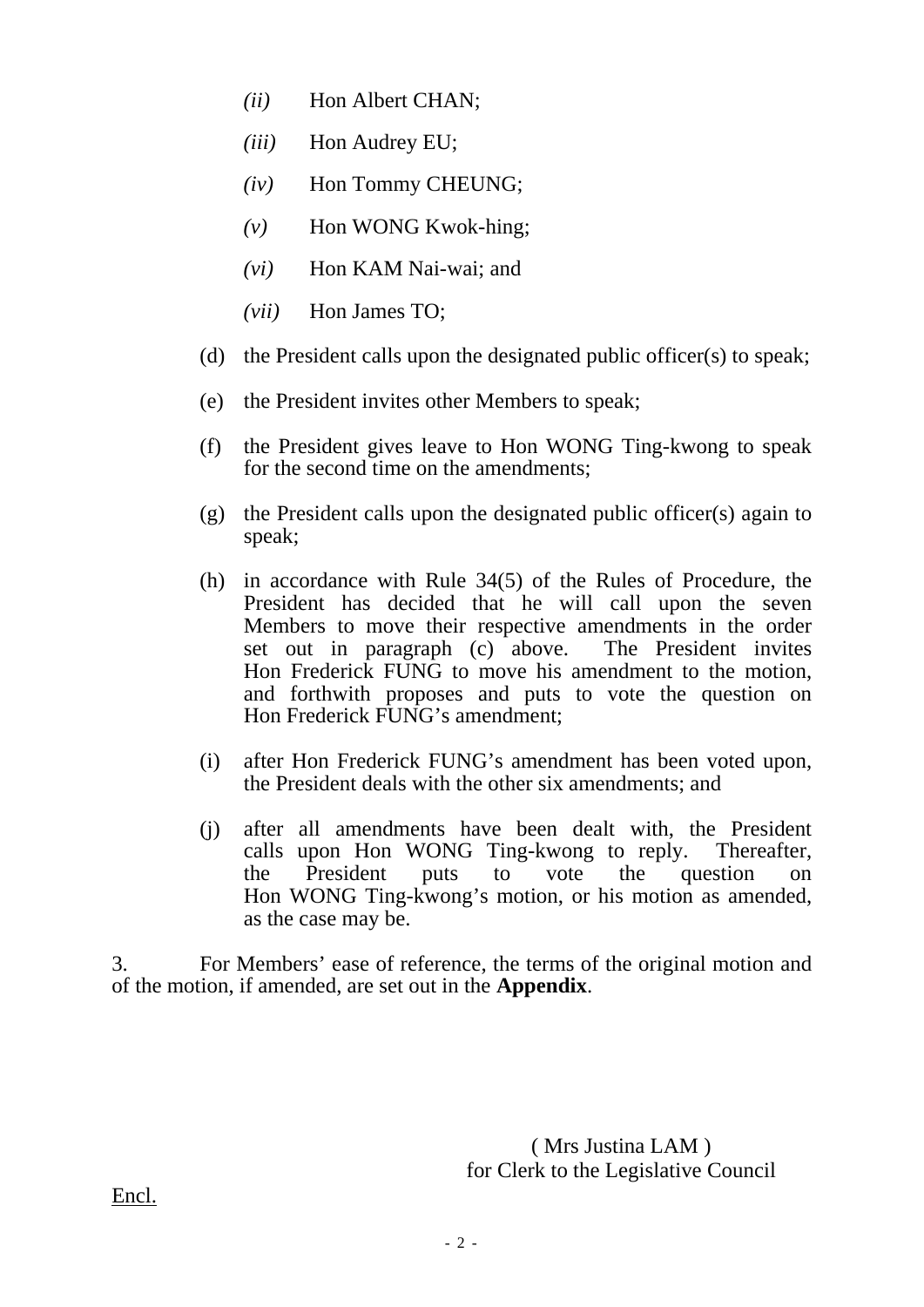## (Translation)

### **Motion debate on "Concern about the impact of the earthquake in Japan on Hong Kong" to be held at the Legislative Council meeting of Wednesday, 30 March 2011**

## **1. Hon WONG Ting-kwong's original motion**

That, since an earthquake of magnitude 9.0 on the Richter Scale that occurred in Japan on 11 March has, apart from causing enormous casualties, also affected the global economy, this Council urges the SAR Government to, having regard to the latest development of the incident, strengthen the monitoring of the impact of the earthquake in Japan on Hong Kong's financial market, import and export trade, consumer market of Japanese products and tourism industry, and provide timely information and adopt effective measures, so as to lessen the impact of the earthquake in Japan on the Hong Kong economy and stabilize people's confidence; at the same time, given that the problem of nuclear power safety triggered by the earthquake in Japan has aroused Hong Kong people's concern about their health, this Council urges the SAR Government to step up surveillance of the radiation levels in Hong Kong and the safety tests on food products imported from Japan, and announce the relevant surveillance information as soon as possible; moreover, the SAR Government should strengthen the publicity of the contingency plan for nuclear power incidents to the public, and recommend the Guangdong provincial authorities to increase the number of non-routine inspections and perfect the existing notification mechanism for nuclear power incidents.

#### **2. Motion as amended by Hon Frederick FUNG Kin-kee**

That, since *given that* an earthquake of magnitude 9.0 on the Richter Scale that occurred in Japan on 11 March has *and the resultant tsunami and nuclear power crisis have*, apart from causing enormous casualties, also affected the global economy, this Council urges the SAR Government to, having regard to the latest development of the incident, strengthen the monitoring of the impact of the earthquake in Japan on Hong Kong's financial market, import and export trade, consumer market of Japanese products and tourism industry, and provide timely information and adopt effective measures, so as to lessen the impact of the earthquake in Japan on the Hong Kong economy and stabilize people's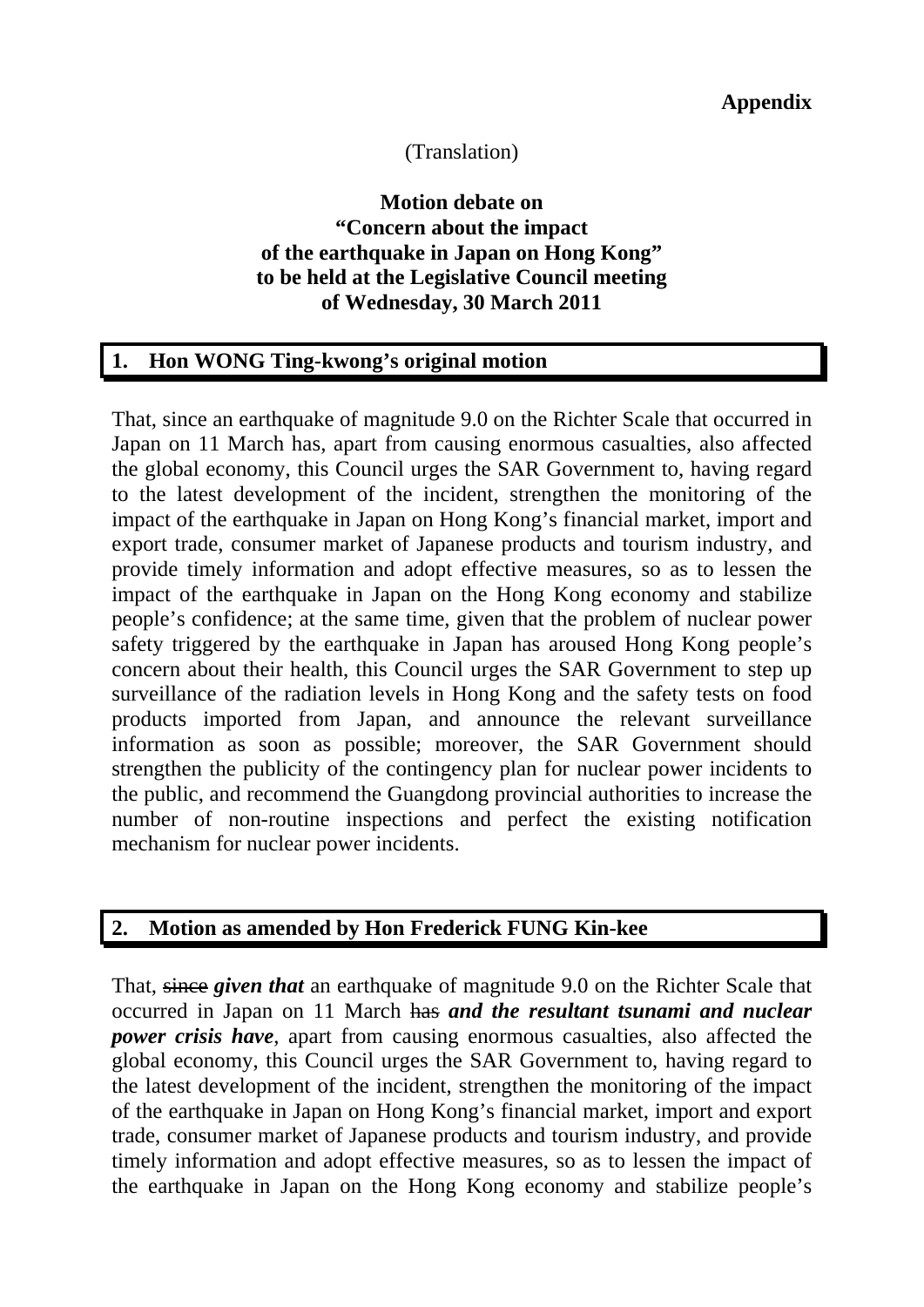confidence; at the same time, given that the problem of nuclear power safety triggered by the earthquake in Japan has aroused Hong Kong people's concern about their health, this Council urges the SAR Government to step up surveillance of the radiation levels in Hong Kong and the safety tests on food products imported from Japan, and announce the relevant surveillance information as soon as possible; moreover, the SAR Government should strengthen the publicity of the contingency plan for nuclear power incidents to the public, and recommend the Guangdong provincial authorities to increase the number of non-routine inspections and perfect the existing notification mechanism for nuclear power incidents*; and the SAR Government should also learn a lesson from the worldwide panic caused by the recent nuclear power incident in Fukushima, and completely shelve the proposal of increasing the proportion of imported nuclear power in the fuel mix for power generation to about 50%, and on the premise of conserving energy and developing renewable energy, formulate afresh a future fuel mix for power generation in order to achieve the objective of emission reduction*.

Note: Hon Frederick FUNG Kin-kee's amendment is marked in *bold and italic type* or with deletion line.

### **3. Motion as amended by Hon Albert CHAN Wai-yip**

That, *given that* since an earthquake of magnitude 9.0 on the Richter Scale that occurred in Japan on 11 March has, apart from causing enormous casualties, also affected the global economy, this Council urges the SAR Government to, having regard to the latest development of the incident, strengthen the monitoring of the impact of the earthquake in Japan on Hong Kong's financial market, import and export trade, consumer market of Japanese products and tourism industry, and provide timely information and adopt effective measures, so as to lessen the impact of the earthquake in Japan on the Hong Kong economy and stabilize people's confidence; at the same time, given that the problem of nuclear power safety triggered by the earthquake in Japan has aroused Hong Kong people's concern about their health, this Council urges the SAR Government to step up surveillance of the radiation levels in Hong Kong and the safety tests on food products imported from Japan, and announce the relevant surveillance information as soon as possible; moreover, the SAR Government should strengthen the publicity of the contingency plan for nuclear power incidents to the public, and recommend the Guangdong provincial authorities to increase the number of non-routine inspections and perfect the existing notification mechanism for nuclear power incidents*; this Council also requests that the Central Government should: (a) strengthen in the immediate future the monitoring of nuclear power plants which are in*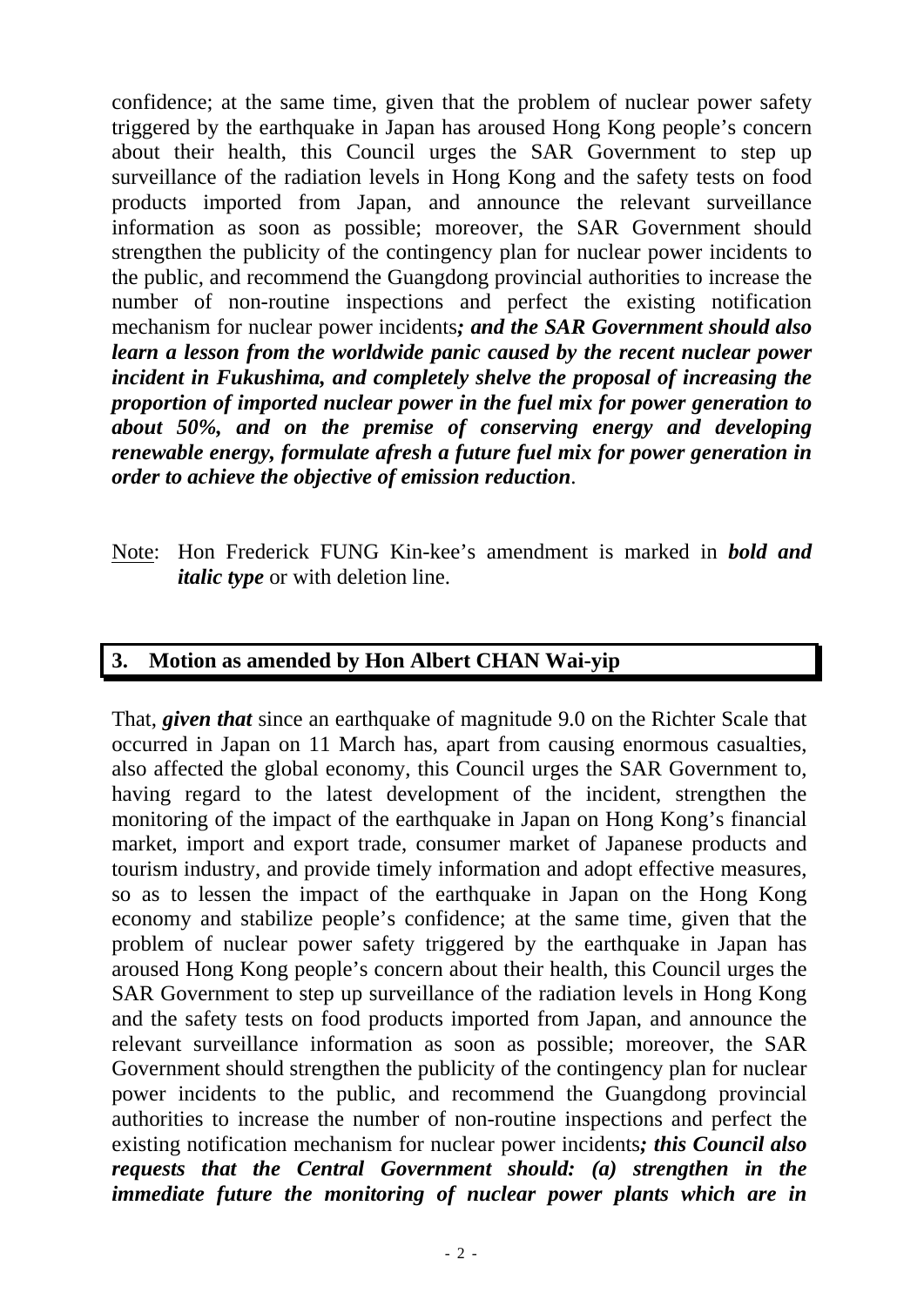*operation; (b) immediately stop all nuclear power projects which are being planned and nuclear power plants which are being constructed; and (c) in the long run, progressively close down the nuclear power plants which are in operation, so as to immune several hundred million nationals from the threat of nuclear power incidents*.

Note: Hon Albert CHAN Wai-yip's amendment is marked in *bold and italic type*.

### **4. Motion as amended by Hon Audrey EU Yuet-mee**

That, since *this Council is deeply sorry that* an earthquake of magnitude 9.0 on the Richter Scale that occurred in Japan on 11 March has, apart from causing enormous casualties, *caused enormous casualties, and the incident has* also affected the global economy, this Council urges the SAR Government to, having regard to the latest development of the incident, strengthen the monitoring of the impact of the earthquake in Japan on Hong Kong's financial market, import and export trade, consumer market of Japanese products and tourism industry, and provide timely information and adopt effective measures, so as to lessen the impact of the earthquake in Japan on the Hong Kong economy and stabilize people's confidence; at the same time, given that the problem of nuclear power safety triggered by the earthquake in Japan has aroused Hong Kong people's concern about their health, this Council urges the SAR Government to step up surveillance of the radiation levels in Hong Kong and the safety tests on food products imported from Japan, and announce the relevant surveillance information as soon as possible; moreover, the SAR Government should strengthen the publicity of the contingency plan for nuclear power incidents to the public, and recommend*:* 

- *(a) review afresh its nuclear power policy; and starting from primary school, comprehensively step up public education on the general knowledge about nuclear power risks, nuclear power safety and ways to respond to nuclear power incidents; increase the depth and breadth of nuclear power safety drills; study the setting up of fallout shelters, and request* the Guangdong provincial authorities to increase the number of non-routine inspections and perfect the existing notification mechanism for nuclear power incidents*;*
- *(b) express grave concern about our country's acceleration of nuclear power development in the future and its construction of a number of nuclear power plants; and strive for a high degree of transparency for the monitoring and notification mechanisms from our country's*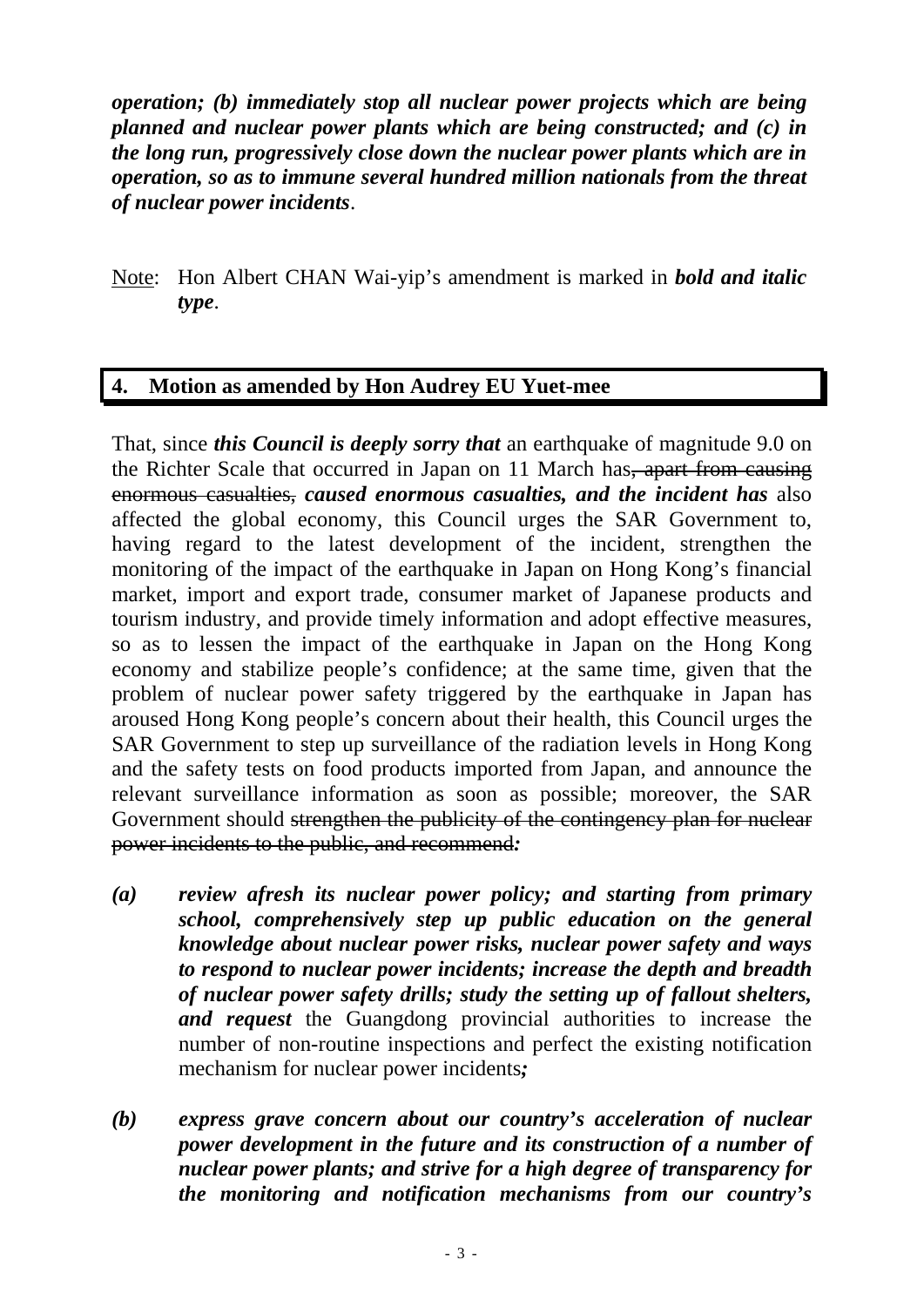*Ministry of Environmental Protection and National Nuclear Safety Administration;* 

- *(c) reflect to the State Council Hong Kong people's worries and anxieties about the construction, within the Guangdong Province, of Yangjiang Nuclear Power Station in western part of Guangdong, Yaogu Nuclear Power Station in Taishan, Tianwei Nuclear Power Station in Lufeng and Lingao Nuclear Power Station Phase 2; urge the Central Government to examine afresh the risks of nuclear power plants; and strive for Hong Kong people's involvement in and discussions on the relevant nuclear power projects; and*
- *(d) conduct study on improving the notification mechanisms for nuclear power risks and nuclear power safety among the International Atomic Energy Agency and the various governments in East Asia (including Taiwan)*.
- Note: Hon Audrey EU Yuet-mee's amendment is marked in *bold and italic type* or with deletion line.

### **5. Motion as amended by Hon Tommy CHEUNG Yu-yan**

That, since *given that* an earthquake of magnitude 9.0 on the Richter Scale that occurred in Japan on 11 March has, apart from causing enormous casualties, also *triggered a nuclear leakage crisis at the Fukushima Daiichi nuclear power plant and* affected the global economy, *environment and people's livelihood,* this Council urges the SAR Government to, having regard to the latest development of the incident, strengthen the monitoring of the impact of the earthquake in Japan on Hong Kong's financial market, import and export trade, consumer market of Japanese products and tourism industry, and provide timely information and adopt effective measures, so as to lessen the impact of the earthquake in Japan on the Hong Kong economy and *people's livelihood,*  stabilize people's confidence *and protect employment*; at the same time, *the SAR Government should closely monitor the impact of the disastrous crisis in Japan on the various industries in Hong Kong, and by making reference to the Special Loan Guarantee Scheme launched in response to the financial tsunami, provide appropriate assistance to Hong Kong's small and medium enterprises which are facing operating difficulties;* given that the problem of nuclear power safety triggered by the earthquake in Japan has aroused Hong Kong people's concern about their health *and nuclear power safety*, this Council urges the SAR Government to step up surveillance of the radiation levels in Hong Kong and the*, put in place a permanent mechanism for*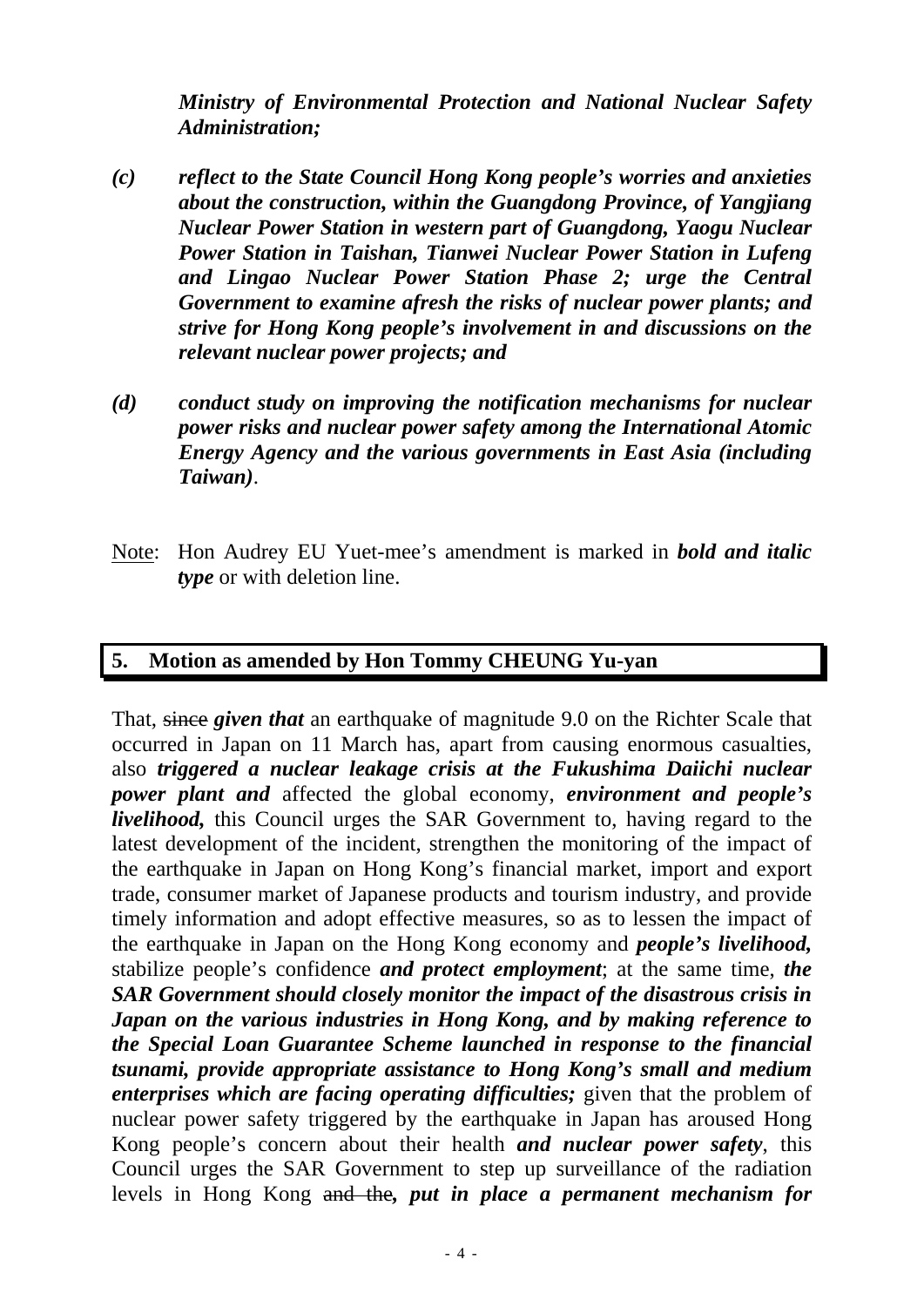*conducting sustained* safety tests on food products imported from Japan, and announce the relevant surveillance information as soon as possible *continue to announce on a regular basis the details of the relevant surveillance information with a high degree of transparency*; moreover, the SAR Government should strengthen the publicity of the contingency plan for nuclear power incidents to the public, and *conduct incident drills with public participation; the Administration should also, by making reference to the contingency arrangements for nuclear power incidents in other places, plan for emergency fallout shelters at appropriate locations in Hong Kong, particularly in the East New Territories region which is relatively close to the Daya Bay Nuclear Power Station, and stock up relevant emergency supplies, so as to cope with any possible accidents occurred at the nuclear power station, as well as* recommend the Guangdong provincial authorities to increase the number of non-routine inspections and perfect the existing notification mechanism for nuclear power incidents*, and reflect to the Central Government Hong Kong people's concern about the construction of additional nuclear power plants within the province*.

Note: Hon Tommy CHEUNG Yu-yan's amendment is marked in *bold and italic type* or with deletion line.

## **6. Motion as amended by Hon WONG Kwok-hing**

That, since an *thinking of danger in times of safety and taking early precautions are eternal truths; this Council is gravely concerned that the* earthquake of magnitude 9.0 on the Richter Scale that occurred in Japan on 11 March has, apart from causing enormous casualties, also *caused enormous casualties and losses, and expresses its deep condolences to the affected Japanese people; given that this severe disaster in Japan has* affected the global economy, this Council urges the SAR Government to, having regard to the latest development of the incident, strengthen the monitoring of the impact of the earthquake in Japan on Hong Kong's financial market, import and export trade, consumer market of Japanese products and tourism industry, and provide timely information and adopt effective measures, so as to lessen the impact of the earthquake in Japan on the Hong Kong economy and stabilize people's confidence; at the same time, given that the problem of nuclear power safety triggered by the earthquake in Japan has aroused Hong Kong people's *worry and* concern about their *safety and* health, this Council urges the SAR Government to step up surveillance of the radiation levels in Hong Kong and the safety tests on food products*, beverages, medicines and cosmetic products, etc.,* imported from Japan, and announce *implement as soon as possible the arrangement of announcing* the relevant surveillance information as soon as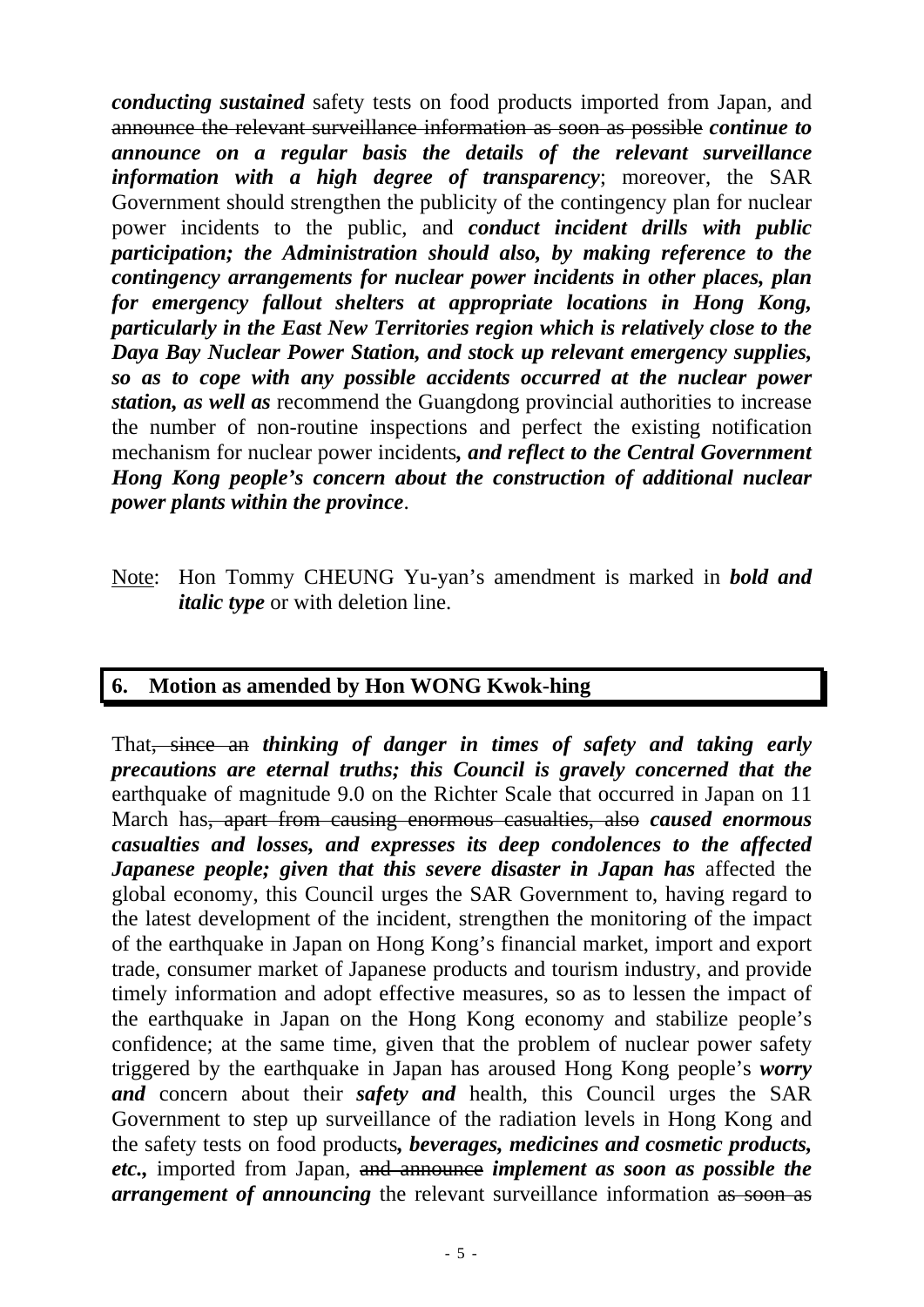possible *on a regular and timely basis, and upload the surveillance information onto the Internet to increase transparency*; moreover, the SAR Government should strengthen the publicity of the contingency plan for nuclear power incidents to the public, *seriously learn the experience in and a lesson from the severe explosion of the Fukushima nuclear power plant in Japan and the Japanese government's handling of the incident; comprehensively review and perfect Hong Kong's contingency plan and arrangement for drills in case of nuclear power incidents; adopt proactive and stronger measures to strengthen publicity and education for the public, popularize and enhance people's knowledge about nuclear power generation, and raise the public's understanding of ways to respond to the nuclear power incidents, thereby eliminating irrational fear and reinforcing the knowledge and capability of all members of the public about their safety protection against radiation contamination;* and recommend the Guangdong provincial authorities to increase the number of non-routine inspections and *of the Daya Bay Nuclear Power Station which is near Hong Kong; and further* perfect the existing notification mechanism for nuclear power incidents *to increase transparency*.

Note: Hon WONG Kwok-hing's amendment is marked in *bold and italic type* or with deletion line.

### **7. Motion as amended by Hon KAM Nai-wai**

That, since *given that* an earthquake of magnitude 9.0 on the Richter Scale that occurred in Japan on 11 March has, apart from causing enormous casualties, also affected the global economy, this Council urges the SAR Government to, having regard to the latest development of the incident, strengthen the monitoring of the impact of the earthquake in Japan on Hong Kong's financial market, import and export trade, consumer market of Japanese products and tourism industry, and provide timely information and adopt effective measures, so as to lessen the impact of the earthquake in Japan on the Hong Kong economy and stabilize people's confidence; at the same time, given that the problem of nuclear power safety triggered by the earthquake in Japan has aroused Hong Kong people's concern about their health, this Council urges the SAR Government to step up surveillance of the radiation levels in Hong Kong and the safety tests on food products imported from Japan, and announce the relevant surveillance information as soon as possible; moreover, the SAR Government should strengthen the publicity of the contingency plan for nuclear power incidents to the public, and recommend the Guangdong provincial authorities to increase the number of non-routine inspections and perfect the existing notification mechanism for nuclear power incidents*; besides, regarding the proposal put forward by the SAR Government in the Consultation*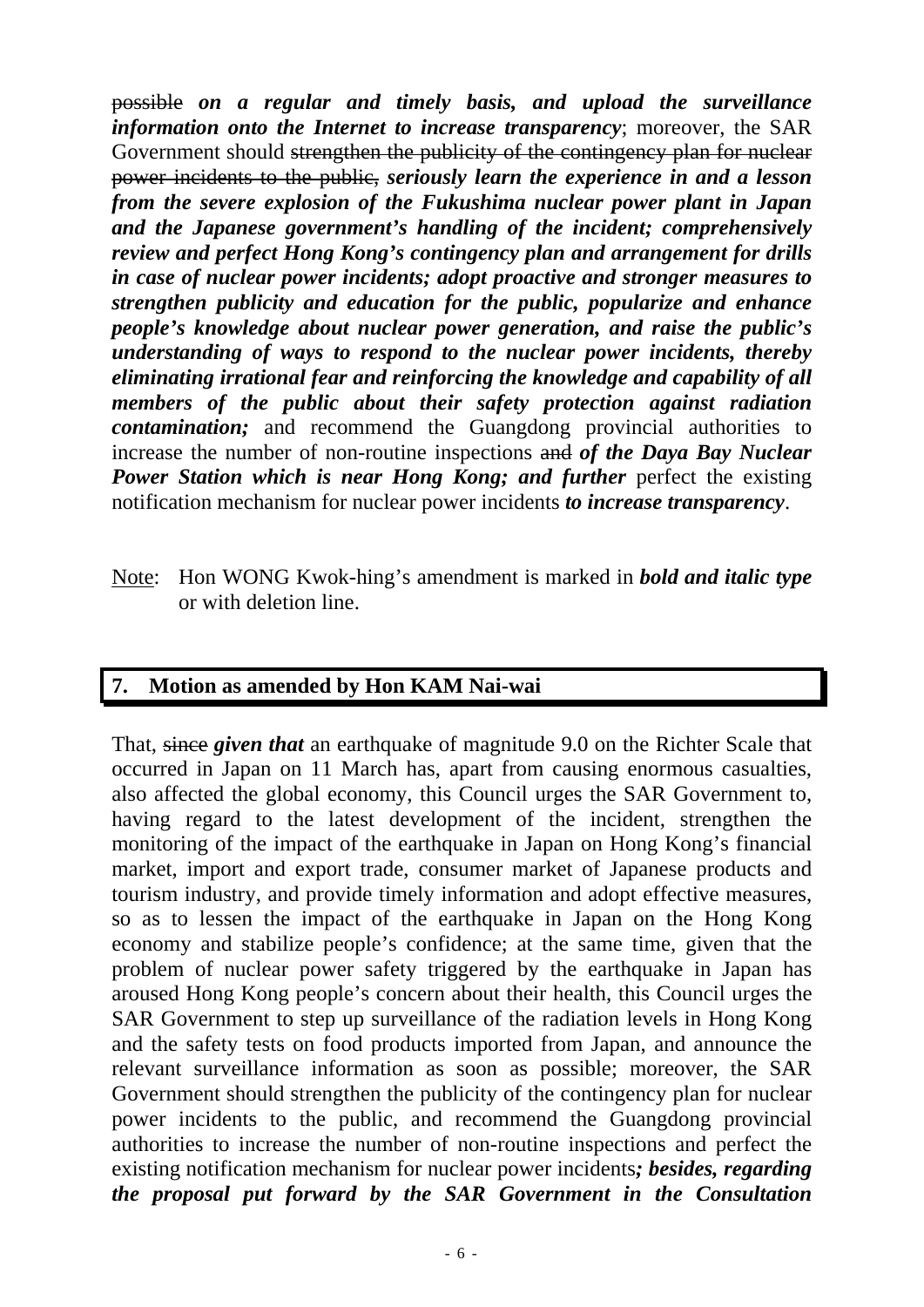*Document on Hong Kong's Climate Change Strategy and Action Agenda and in the 2010-11 Policy Address to significantly increase the future proportion of nuclear energy in Hong Kong's fuel mix for power generation from 23% in 2009 to 50% in 2020, this Council requests the Government to immediately shelve the plan of increasing the use of nuclear energy in order to allay people's worries about the use of nuclear power, and to put forward and implement a series of specific and effective measures on energy conservation, so as to reduce energy consumption and electricity consumption by the public*.

Note: Hon KAM Nai-wai's amendment is marked in *bold and italic type* or with deletion line.

### **8. Motion as amended by Hon James TO Kun-sun**

That, since *given that* an earthquake of magnitude 9.0 on the Richter Scale that occurred in Japan on 11 March has, apart from causing enormous casualties, also affected the global economy, this Council urges the SAR Government to, having regard to the latest development of the incident, strengthen the monitoring of the impact of the earthquake in Japan on Hong Kong's financial market, import and export trade, consumer market of Japanese products and tourism industry, and provide timely information and adopt effective measures, so as to lessen the impact of the earthquake in Japan on the Hong Kong economy and stabilize people's confidence; at the same time, given that the problem of nuclear power safety triggered by the earthquake in Japan has aroused Hong Kong people's concern about their health, this Council *condemns the Administration for not conducting, out of negligence, any routine incident drills under the Daya Bay Contingency Plan in the past decade, and* urges the SAR Government to step up surveillance of the radiation levels in Hong Kong and the safety tests on food products imported from Japan, and announce the relevant surveillance information as soon as possible; moreover, the SAR Government should strengthen the publicity of the contingency plan for nuclear power incidents to the public, and recommend the Guangdong provincial authorities to increase the number of non-routine inspections and perfect the existing notification mechanism for nuclear power incidents*:* 

*(a) comprehensively review the safety risks of using nuclear power, strengthen public education focusing on nuclear power safety and responses in case of nuclear power incidents, and conduct regular nuclear power incident drills;*